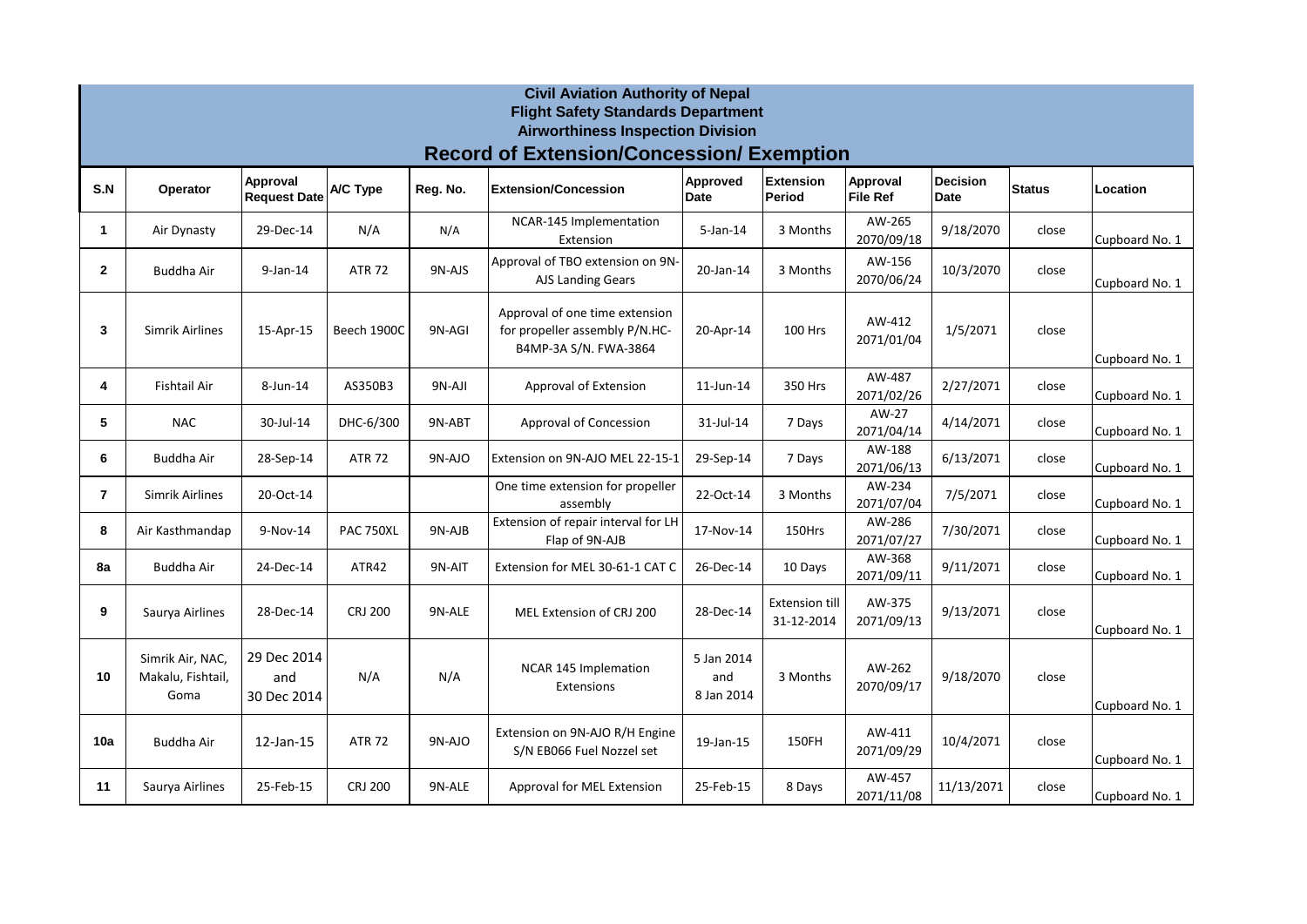| 12  | <b>Muktinath Airlines</b> | 11-Mar-15   | R44-II      | 9N-AJW      | <b>Approval for Maintenance</b><br>Extension                                                          | 13-Mar-15  | 10 Hrs                 | AW-490<br>2071/11/28 | 11/28/2071 | close | Cupboard No. 1 |
|-----|---------------------------|-------------|-------------|-------------|-------------------------------------------------------------------------------------------------------|------------|------------------------|----------------------|------------|-------|----------------|
| 13  | Simrik Airlines           | 15-May-15   | Beech 1900C | 9N-AGL      | Regarding 5% TBO extension for<br>Starter Generator P/N 23078-019,<br>S/N.99164                       | 21-May-15  | 5%                     | AW-582<br>2072120/06 | 2/7/2072   | close | Cupboard No. 1 |
| 14  | Air Dynasty               | 24-Mar-15   | AS350FX2    | 9N-AFQ      | Approval for the extension of 12<br>yearly inspection of 9N-AFX S/N<br>2414 AS350-FX2                 | 13-Apr-15  | 120 Days               | AW-522<br>2071/12/18 | 12/26/2071 | close | Cupboard No. 1 |
| 15  | Air Dynasty               | 3-Mar-15    | AS350FX2    | 9N-AGU      | Approval for the extension of 12<br>yearly inspection of 9N-AFGU S/N<br>2414 AS350-FX2                | 24-Mar-15  | 120 Days               | AW-476<br>2071/11/25 | 11/28/2071 | close | Cupboard No. 1 |
| 16  | Makalu Air                | 7-Jun-15    | MA60        | 9N-AKC      | HIS Extension of PT6A-114A<br>engine S/N:PCE-PC0442                                                   | 28-Ar-2015 | 32 Hrs                 | AW-17<br>2072/04/07  | 4/11/2072  | close | Cupboard No. 1 |
| 17  | Simrik Airlines           | 4-Jun-15    | DO-228      | 9N-AGI      | Extension of Main Landing Gear                                                                        | 24-Jun-15  | 10%                    | AW-621<br>2072/02/24 | 3/2/2072   | close | Cupboard No. 1 |
| 18  | Buddha Air                | 23-Aug-15   |             |             | <b>Continuatio Course Extension</b>                                                                   | 31-Aug-15  |                        | AW-91<br>2072/05/10  | 5/10/2072  | close | Cupboard No. 1 |
| 19  | Buddha Air                | 11-Aug-15   | $Mi-8$      | 9N-ADL      | Approval of 50 Hrs extension                                                                          | 14-Aug-15  | 50 Hrs                 | AW-61<br>2072/04/27  | 4/29/2072  | close | Cupboard No. 1 |
| 20  | Sita Air                  | 14-Sep-15   | DO-228      | 9N-AHB      | Regarding 5% TBO extension for<br>LH Engine S/N: P10137C                                              | 14-Sep-15  | 100 Hrs                | AW-25<br>2072/04/11  | 5/9/2072   | close | Cupboard No. 1 |
| 21  | <b>Shree Airlines</b>     | 14-Sep-15   | Mi-8        | 9N-ADL      | Regarding 9N-ADL Airframe and<br>its System Service Life Extension                                    | 30-Sep-15  | 4000 to 4500<br>Hrs    | AW-138<br>2072/06/05 | 6/7/2072   | close | Cupboard No. 1 |
| 22  | <b>Simrik Airlines</b>    | 29-Sep-15   | DO-228      | 9N-AJH      | Request for life extension of gear<br>blow down unit (P/N. 40005100;<br>S/N; 19293C1 fitted on 9N-AJH | 30-Sep-15  | 30 Days                | AW-152<br>2072/06/12 | 6/13/2072  | close | Cupboard No. 1 |
| 23  | <b>NAC</b>                | 11-Oct-15   | B757        | 9N-ACB      | Approval of 19 C Check extension<br>of 9N-ACB                                                         | 16-Oct-15  | 2 Months               | AW-192<br>2072/06/28 | 6/29/2072  | close | Cupboard No. 1 |
| 24  | Buddha Air                | 6-Oct-15    | N/A         | N/A         | <b>Extension of Refersher Training</b>                                                                | 25-Oct-15  | One time               | AW-198<br>2072/07/01 | 7/1/2072   | close | Cupboard No. 1 |
| 24a | Buddha Air                | 6-Oct-15    | N/A         | N/A         | Extension on continuation traning<br>for CVR and FDR                                                  | 6-Oct-15   | red on 18 jan 2        | AW-162<br>2072/06/15 | 6/17/2072  | close | Cupboard No. 1 |
| 25  | Simrik Airlines           | 2-Nov-15    | 9N-AGL      | Beech 1900C | <b>Extension of Aircrafts Parts</b>                                                                   | 30-Nov-15  | 53672 Flight<br>Cycles | AW-199<br>2072/07/02 | 8/14/2072  | close | Cupboard No. 1 |
| 26  | <b>NAC</b>                | $6$ -Dec-15 | <b>B757</b> | 9N-ACA      | Concession on MEL of B757                                                                             | 9-Dec-15   | 10 Days                | AW-265<br>2072/08/21 | 8/23/2072  | close | Cupboard No. 1 |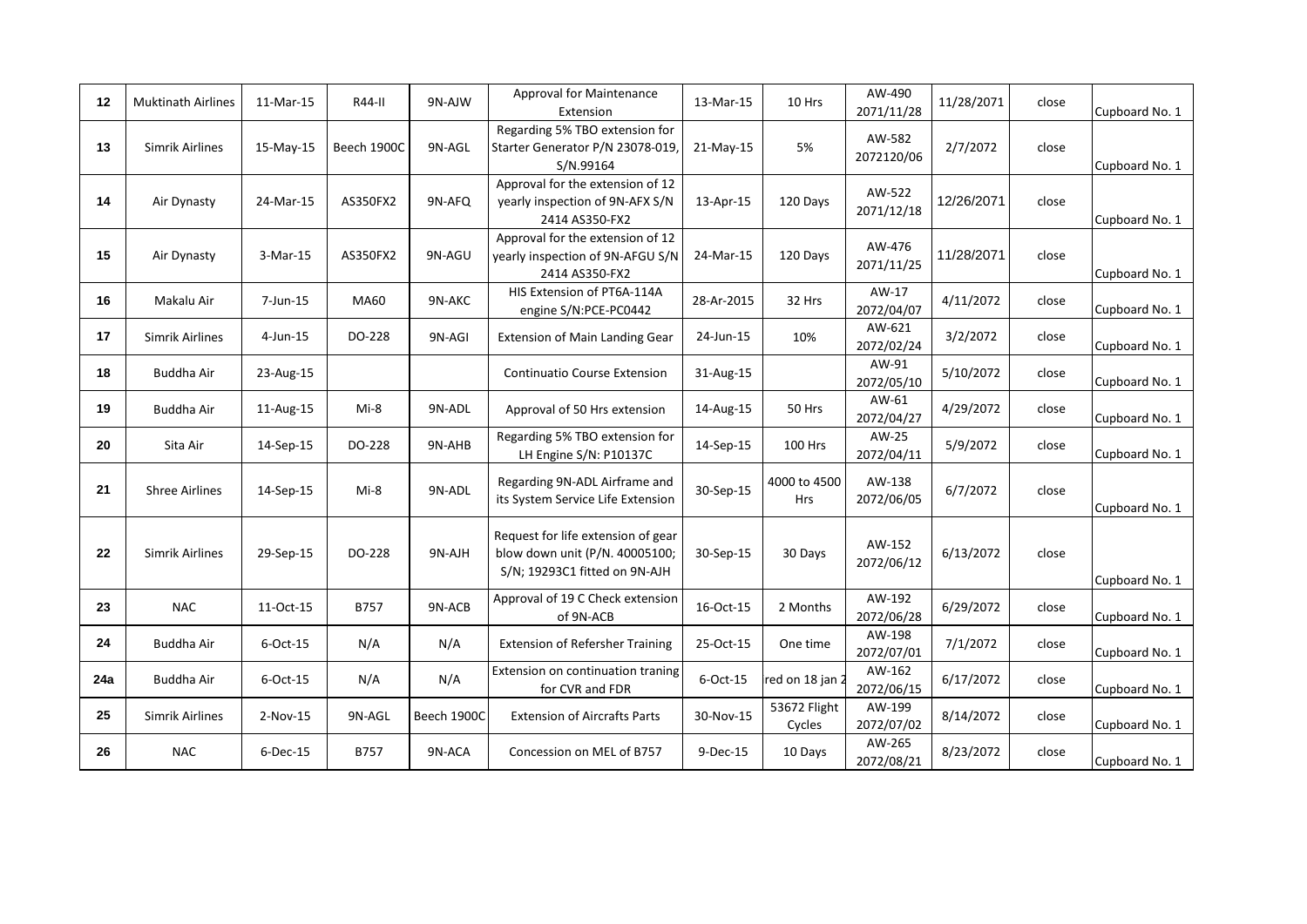| 27 | Simrik Airlines       | 18-Dec-15       | DO-228        | 9N-AIE              | Approval for one time extension<br>for propeller assembly P/N: HC-<br>B4TN-5ML, S/N:CDA 4188                                                                   | $1$ -Jan- $16$ | 1.5 Months                  | AW-298<br>2072/09/8   | 9/16/2072  | close | Cupboard No. 1 |
|----|-----------------------|-----------------|---------------|---------------------|----------------------------------------------------------------------------------------------------------------------------------------------------------------|----------------|-----------------------------|-----------------------|------------|-------|----------------|
| 28 | <b>NAC</b>            | $10$ -Jan- $16$ | A320          | 9N-AKX              | Approval of Concession                                                                                                                                         | 10-Jan-16      | 7 Days                      | AW-330<br>2072/09/26  | 9/26/2072  | close | Cupboard No. 1 |
| 29 | <b>VVIP Flight</b>    | 13-Jan-16       | Bell          | 9N-RAI & 9N-<br>RAL | <b>Extension of ELT Battery Pack</b>                                                                                                                           | 31-Jan-16      | 1 Months                    | AW-374<br>2072/10/14  | 11/17/2072 | close | Cupboard No. 1 |
| 30 | <b>Shree Airlines</b> | 14-Feb-16       | $MI-8$        | 9N-ADK &<br>9N-AJA  | TBO Service Life Extension of<br>Airframe and its systems                                                                                                      | 11-Mar-16      | 2000 Hrs to<br>3000 Hrs     | AW-401<br>2072/11/04  | 11/13/2072 | close | Cupboard No. 1 |
| 31 | Simrik Airlines       | 25-Mar-16       | DO-228        | 9N-AJH              | Approval of Concession                                                                                                                                         | 28-Mar-16      | 30 Days                     | AW-461<br>2072/12/15  | 12/15/2072 | close | Cupboard No. 1 |
| 32 | <b>NAC</b>            | 10-Apr-10       | MA60          | 9N-AKQ              | Approval for Extension on MA60<br>Aircraft AD Completion time                                                                                                  | 20-Apr-16      | 13-Apr-016 to<br>10-May-016 | AW-494<br>2072/12/30  | 1/7/2073   | close | Cupboard No. 1 |
| 33 | Simrik Airlines       | $2-Apr-16$      | DO-228        | 9N-AIE              | Approval for Hydrostatic test<br>extension for fire extingusher<br>bottle P/N 30300025 in LH & RH<br>Position (S/N 20449B1 and S/N<br>43692B) fitted on 9N-AIE | $3-May-16$     | 30 Days                     | AW-3049<br>2073/01/20 | 1/21/2073  | close | Cupboard No. 1 |
| 34 | <b>NAC</b>            | 31-Jul-16       | <b>MA60</b>   | 9N-AKQ              | Approval of Concession                                                                                                                                         | $1-Aug-16$     | 90 Days                     | AW-41<br>2073/04/17   | 4/17/2073  | close | Cupboard No. 1 |
| 35 | <b>NAC</b>            | 17-Oct-16       | A320          | 9N-AKW              | Concession on MEL of A320                                                                                                                                      | 18-Oct-16      | 15 Days                     | AW-211<br>2073/07/02  | 7/2/2073   | close | Cupboard No. 1 |
| 36 | Simrik Airlines       | 28-Jul-16       | DO-228        | 9N-AJH              | <b>Extension of Propeller Assembly</b>                                                                                                                         | 23-Nov-16      | 30 Days                     | AW-30<br>2076/04/16   | 4/17/2073  | close | Cupboard No. 1 |
| 37 | <b>NAC</b>            | $5-Dec-16$      | A320          | 9N-AKX              | Approval of extension                                                                                                                                          | $6$ -Dec-16    | 10 Days                     | AW--326<br>2073/08/20 | 8/21/2073  | close | Cupboard No. 1 |
| 38 | <b>Buddha Air</b>     | $1-Aug-17$      | <b>ATR 72</b> | 9N-AJX              | Extension of 24K12K & 36K12K<br>Inspection                                                                                                                     | 2-Aug-17       | 150 cycle                   | AW-45<br>2074/04/17   | 2074.4.18  | close | Cupboard No. 1 |
| 39 | <b>NAC</b>            | 13-Aug-17       | A320          | 9N-AKX              | Approval of MEL Concession of<br>"Auto Flt FAC2 Fault" on 9N-AJX                                                                                               | 13-Aug-17      | 5 days                      | AW-86<br>2074/04/29   | 2074.8.24  | close | Cupboard No. 1 |
| 40 | <b>NAC</b>            | 20-Aug-17       | A320          | 9N-AKW              | Exemption on Monsoon Circular<br>for Application of MEL on Flap<br>System                                                                                      | 20-Aug-17      | 5 days                      | AW-110<br>2074/05/04  | 5/4/2074   | close | Cupboard No. 1 |
| 41 | <b>NAC</b>            | 7-Sep-17        | <b>B757</b>   | 9N-ACB              | Concession on LH Main Landing<br>Gear                                                                                                                          | 8-Sep-17       | end of<br>Dec 2017          | AW-141<br>2074/05/23  | 2074.5.29  | close | Cupboard No. 1 |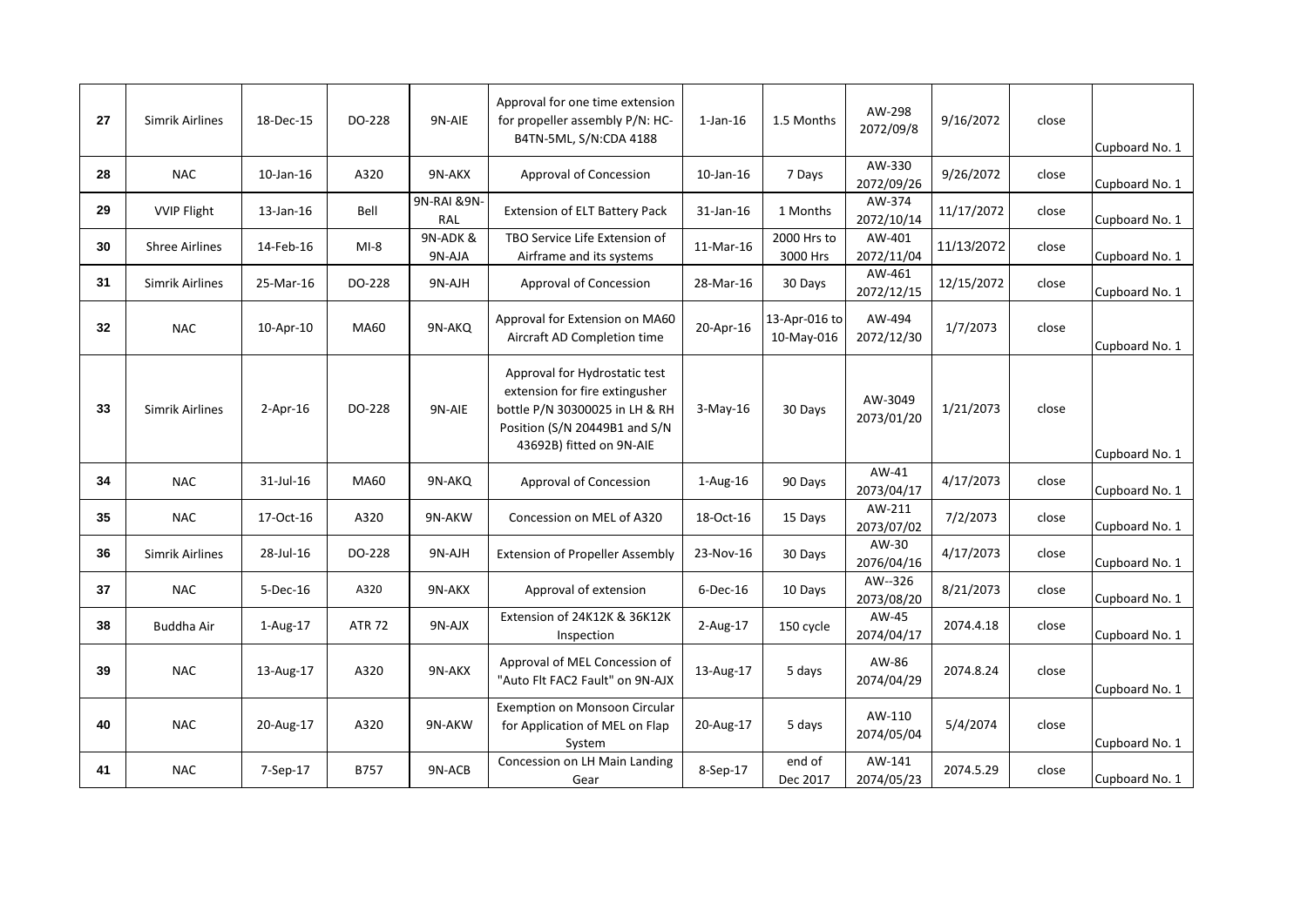| 42  | Buddha Air             | 17-Sep-17   | <b>ATR 72</b>  | 9N-AJO | Approval of MEL Concession<br>Extension on ATR 72-2123A, 9N-<br>AJO                             | 17-Sep-17  | 10 days                     | AW-176<br>2074/06/01  | 2074.6.1   | close | Cupboard No. 1 |
|-----|------------------------|-------------|----------------|--------|-------------------------------------------------------------------------------------------------|------------|-----------------------------|-----------------------|------------|-------|----------------|
| 43  | Buddha Air             | 22-Sep-17   | <b>ATR 72</b>  | 9N-AJO | Extension for ATR72-212A, 9N-<br>AJO MEL 22-18-01 CAT B (MEL<br>Extension)                      | 20-Sep-17  | 3 days                      | AW-188<br>2074/06/04  | 2074.6.4   | close | Cupboard No. 1 |
| 44  | Saurya Airlines        | 8-Dec-17    | <b>CRJ 200</b> | 9N-ALE | <b>MEL Extension</b>                                                                            | 10-Dec-17  | 1 day                       | AW-380<br>2074/08/22  | 2074.8.24  | close | Cupboard No. 1 |
| 44a | Buddha Air             | 20-Dec-17   | <b>ATR 72</b>  | 9N-AJX | Approval of ATR NTO Ref. PCETY-<br>3189/17 Issue no. 1                                          | 22-Dec-17  | 6 Months                    | AW-412<br>2074/09/06  | 9/7/2074   | close | Cupboard No. 1 |
| 45  | Sita Air               | 8-Feb-18    | DO-228         | 9N-AJH | Extension                                                                                       | 15-Feb-18  | 100 Flight<br>Hour          | AW-522<br>2074/11/02  | 11/3/2074  | close | Cupboard No. 1 |
| 46  | <b>Simrik Airlines</b> | 21-Feb-18   | Beech 1900C    | 9N-AGL | <b>Extension of Propeller Assembly</b>                                                          | 23-Feb-18  | 50 Hours                    | AW-554<br>2074/11/09  | 11/11/2074 | close | Cupboard No. 1 |
| 47  | <b>NAC</b>             | $3-Apr-18$  | A320           | 9N-AKW | Approval of MEL Extension of<br>A320, 9N-AKW                                                    | 6-Apr-18   | 10 Days                     | AW-666<br>2074/12/22  | 12/23/2074 | close | Cupboard No. 1 |
| 48  | <b>Shree Airlines</b>  | 23-Apr-18   | <b>CRJ 200</b> | 9N-AMA | Approval of MEL Extension of CRJ<br>200, 9N-AMA                                                 | 24-Apr-18  | 3 Days                      | AW-721/<br>2075/01/11 | 1/11/2075  | close | Cupboard No. 1 |
| 49  | Buddha Air             | 18-May-18   | <b>ATR 72</b>  | 9N-AIM | Extension on ATR 42-320 9N-AIM<br><b>MPD Tasks</b>                                              | 22-May-18  | 300 Cycle                   | AW-800<br>2075/02/04  | 2/7/2075   | close | Cupboard No. 1 |
| 50  | <b>NAC</b>             | 22-May-18   | A320           | 9N-AKW | Approval of MEL Extension of<br>A320, 9N-AKW                                                    | 24-May-18  | 10 Days                     | AW-821<br>2075/02/08  | 2/10/2075  | close | Cupboard No. 1 |
| 51  | Buddha Air             | 20-Jul-18   | ATR72          | 9N-AMF | Approval of Concession for<br>Extension of 100FH on RH engine<br>fuel Nozzle set of 9N-AMF      | 20-Jul-18  | 100 Flight<br>Hour          | AW-09<br>2075/04/04   | 4/4/2075   | close | Cupboard No. 1 |
| 52  | Buddha Air             | $2$ -Oct-18 | ATR72          | 9N-AJX | Concession on 9N-AJX RH engines<br>(S/N. AV0056)                                                | 2-Oct-18   | 39463.27<br>Airframe<br>Hrs | AW-250<br>2075/06/15  | 6/16/2076  | close | Cupboard No. 1 |
| 53  | <b>Buddha Air</b>      | 11-Oct-18   | <b>ATR 42</b>  | 9N-AIM | One Time TBO Extension of 100<br>Cycles on 9N-AIM NLG Drag Brace<br>TBO:18000 Cycles or 8 years | 12-Oct-18  | 100 Cycle                   | AW-272<br>2075-06-25  | 6/26/2075  | close | Cupboard No. 1 |
| 54  | Buddha Air             | 11-Oct-18   | Beech1900      | 9N-AEW | Concession of 9N-AEW Compass<br>Swing                                                           | 12-Oct-18  | 15 Days                     | AW-273<br>2075/06/25  | 6/25/2075  | close | Cupboard No. 1 |
| 55  | Saurya Airlines        | 12-Oct-18   | <b>CRJ 200</b> | 9N-AME | One Time Extension of AD CF-<br>2016-02 on 9N-AME                                               | 19-Oct-18  | 10 Days                     | AW-335<br>2075/07/29  | 7/2/2075   | close | Cupboard No. 1 |
| 56  | Simrik Airlines        | 25-Oct-18   | Beech 1900C    | 9N-AGL | Calendar Extension of Oxygen<br>Mask Assembly                                                   | $1-Nov-18$ | 60 Days                     | AW-299<br>2075/07/09  | 7/15/2075  | close | Cupboard No. 1 |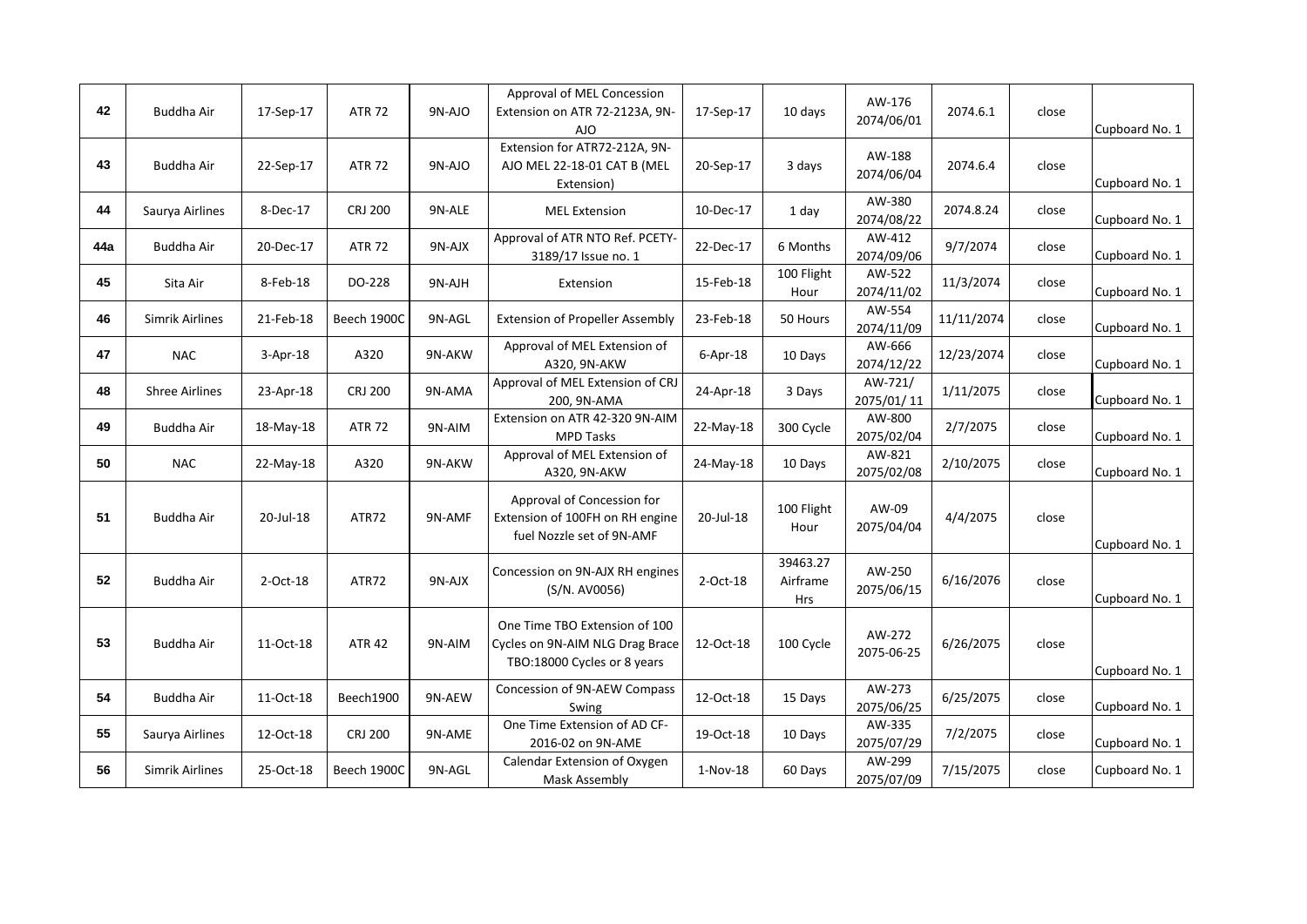|     |                      |             |                               |                     | One Time Temporary TBO<br>Extension of 275 Cycles on 9N-                                        |            |                     | AW-321                        |            |       |                |
|-----|----------------------|-------------|-------------------------------|---------------------|-------------------------------------------------------------------------------------------------|------------|---------------------|-------------------------------|------------|-------|----------------|
| 57  | Buddha Air           | 2-Nov-18    | <b>ATR 42</b>                 | 9N-AIM              | AIM MLG assemblies TBO:18000<br>Cycles or 8 years                                               | 5-Nov-18   | 275 Cycle           | 2075/07/28                    | 7/18/2075  | close | Cupboard No. 1 |
| 58  | <b>NAC</b>           | 30-Oct-18   | <b>MA60</b>                   | 9N-AKR              | Approval of Concessio on A4<br>Check on MA60, 9N-AKR                                            | 5-Nov-18   | 40 FH               | AW-315<br>2075/07/14          | 7/18/2075  | close | Cupboard No. 1 |
| 59  | Fishtailultra Flight | 23-Nov-18   | Quick GT-450                  | 9N-AKN, 9N-<br>AKO  | Expiry of Life Limited Parts<br>installed in Ultralight Aircraft<br>(Approval of LLP Extension) | 26-Nov-18  | 6 Months            | <b>FSSD-827</b><br>2075/08/09 | 2075.08.10 | close | Cupboard No. 1 |
| 60  | <b>NAC</b>           | 26-Nov-18   | A330                          | 9N-ALZ              | A330 Check Concession                                                                           | 30-Nov-18  | 80 FH               | AW-375<br>2075/08/12          | 8/13/2076  | close | Cupboard No. 1 |
| 57a | <b>NAC</b>           | 13-Nov-18   | A320                          | 9N-AKX              | Regarding approval of MEL<br>Extension                                                          | 14-Nov-18  | 10 Days             | AW-326<br>2075/07/28          | 7/28/2075  | close | Cupboard No. 1 |
| 61  | Buddha Air           | 6-Dec-18    | <b>ATR 72</b>                 | 9N-AMU              | Clearance of Extension for MEL 33-<br>10-01 CAT C on 9N-AMU                                     | 7-Dec-18   | 10 days             | AW-394<br>2075/08/20          | 8/20/2075  | close | Cupboard No. 1 |
| 61a | Buddha Air           | $6$ -Jan-19 | <b>ATR 42</b>                 | 9N-AIN              | Task Exemption ref. 334000-FUT-<br>10000-1                                                      | 19 Jn 2019 | 180 Flight<br>Hours | AW-481<br>2078/09/23          | 9/24/2075  | close | Cupboard No. 1 |
| 62  | <b>NAC</b>           | 30-Jan-19   | A320-233                      | 9N-AKW              | Approval of Concession 9N-AKW,<br>2C Check                                                      | 30-Jan-19  | 10 FH               | AW-554<br>2075/10/17          | 2075.10.17 | close | Cupboard No. 1 |
| 63  | <b>NAC</b>           | 8-Feb-19    | A 330                         | 9N-ALY              | Approval of MEL Repair Interval<br>Extension of A330, 9N-ALY                                    | 11-Feb-19  | 10 Days             | AW-584<br>2075/10/28          | 10/28/2075 | close | Cupboard No. 1 |
| 64  | Summit Air           | 14-Feb-19   | L410 UVP-<br>E20              | 9N-AMG              | TBO Extension of AVIA-725<br>Propeller by 100 hours for 9N-<br>AMG $a/c$ .                      | 10-Mar-19  | <b>100 Hrs</b>      | AW-572<br>2075/10/22          | 11/12/2075 | close | Cupboard No. 1 |
| 64a | Buddha Air           | 28-Apr-19   | <b>ATR 72</b>                 | 9N-AMD              | Task Exemption Approval of 1C<br>check                                                          | $3-Mav-19$ | 300FH               | AW-814<br>2076/01/07          | 1/19/2076  | close | Cupboard No. 1 |
| 65  | Sita Air             | 27-May-19   | DO-228                        | 9N-AJH & 9N-<br>AHR | Extension of LH & RH Prop<br>Dynamic balancing on 9N-AJH,<br>9N-AHR                             | 27-May-19  | 50 Flight<br>Hours  | AW-905<br>2076/02/12          | 2/13/2076  | close | Cupboard No. 1 |
| 66  | Buddha Air           | 11-Jul-19   | <b>ATR 72</b>                 | 9N-AJS              | Extension of 70 days on ATR 72,<br>9N-AJS (MSN 531) for 2 yearly<br>Inspection                  | 18-Jul-19  | 70 Days             | AW-1075<br>2076/03/29         | 4/1/2076   | close | Cupboard No. 1 |
| 67  | Buddha Air           | 3-N0v-2019  | <b>ATR 42</b>                 | 9N-AMF              | <b>Clearance of Compass Calibration</b><br>Extension of 9N-AMF                                  | 25-Aug-19  | 11 Days             | AW-100<br>2076/05/06          | 5/8/2076   | close | Cupboard No. 1 |
| 68  | <b>Balloon Nepal</b> | $1-Sep-19$  | <b>Ultra Magic</b><br>Balloon | 9N-AMW              | Approval for extension of<br>inspection of Ballon                                               | 3-Sep-19   | 30 days             | AW-138<br>2076/05/16          | 5/17/2076  | close | Cupboard No. 1 |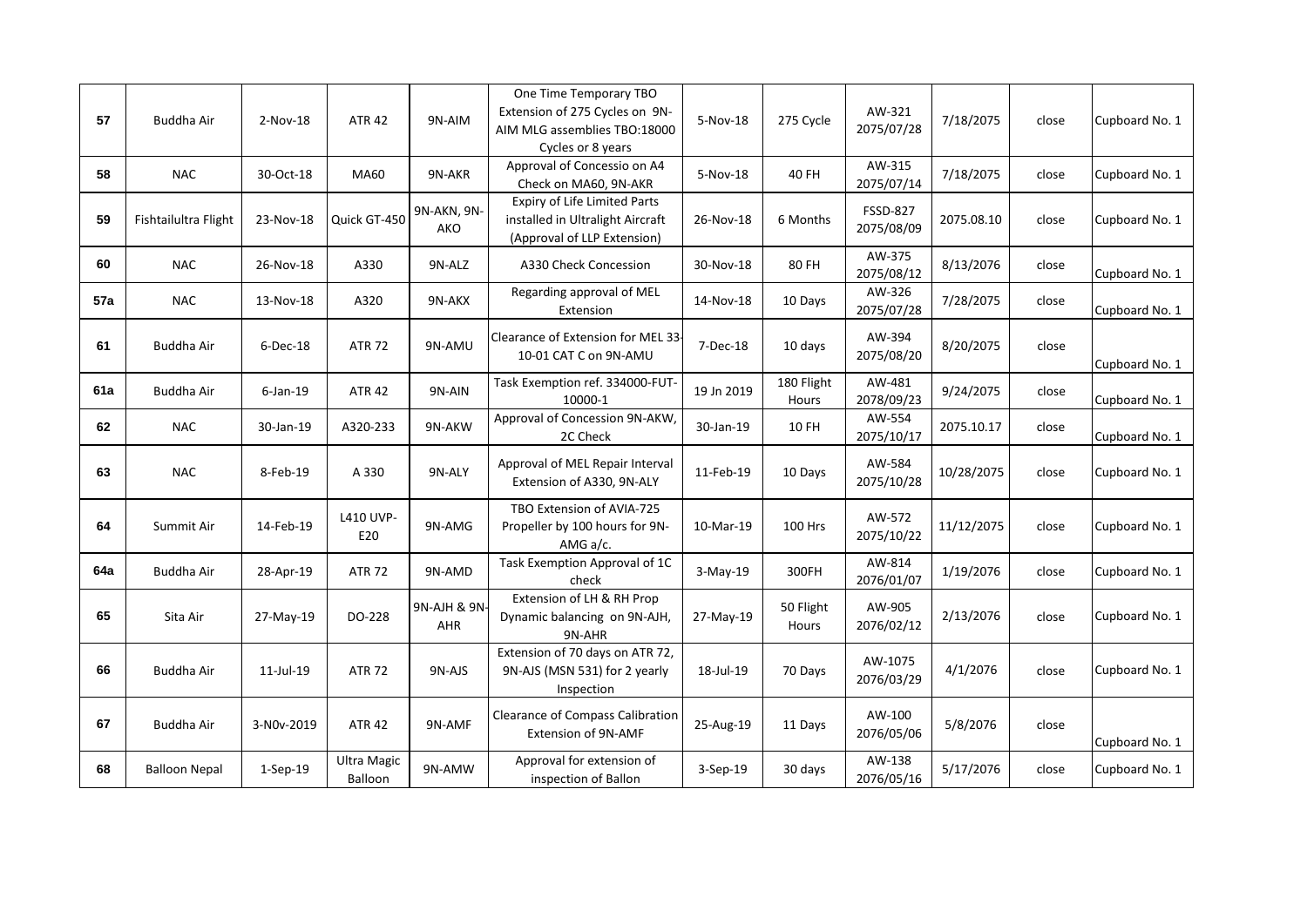| 69 | Summit Air            | 16-Aug-19     | 410 UVP-E20                | 9N-AKZ | Approval of TBO extension of<br>AVIA-725 Propeller (S/N. 14001)<br>by 100 hrs  | 5-Sep-19    | 100 hrs                             | AW-110<br>2076/05/08    | 5/17/2076  | close | Cupboard No. 1 |
|----|-----------------------|---------------|----------------------------|--------|--------------------------------------------------------------------------------|-------------|-------------------------------------|-------------------------|------------|-------|----------------|
| 70 | <b>Shree Airlines</b> | 116-Sept-201- | AS350 B3e                  | 9N-ALF | Approval of Extension for Aircraft<br><b>Weighing Task</b>                     | 16-Sep-19   | 2 Months                            | AW-182<br>2076/05/26    | 5/30/2076  | close | Cupboard No. 1 |
| 71 | <b>NAC</b>            | 24-Sep-19     | A320-233                   | 9N-AKW | Approval of Concession 9N-AKW,                                                 | 27-Sep-19   | 90 Days                             | AW-215<br>2076/06/07    | 6/10/2076  | close | Cupboard No. 1 |
| 72 | Summit Air            | 15-Oct-19     | LET 410 UVP-<br>E20        | 9N-AMP | TBO extension of AVIA-725 (S/N<br>140007) Propeller by 100 hours<br>for 9N-AMP | 5-Nov-19    | 100 Hr.                             | AW-273<br>2076/07/01    | 7/6/2076   | close | Cupboard No. 1 |
| 73 | Himalaya Airlines     | 7-Nov-19      | A320-233                   | 9N-ALV | <b>Extension of MEL item</b>                                                   | 8-Nov-19    | 5 days                              | AW-392<br>2076/07/21    | 7/21/2076  | close | Cupboard No. 1 |
| 74 | Summit Air            | 13-Nov-19     | 410 UVP-E20                | 9N-AKZ | <b>TBO Extension</b>                                                           | 22-Nov-19   | 10 % of TBO                         | AW-352<br>2076/07/28    | 3/8/2076   | close | Cupboard No. 1 |
| 75 | <b>Shree Airlines</b> | 22-Dec-19     | <b>CRJ 700</b>             | 9N-AMB | Apporval of Extention of<br>Transport Canada AD, CF-2014-<br>44R2              | $6$ -Jan-20 | 3 Months                            | AW-493<br>2076/09/07    | 9/18/2076  | close | Cupboard No. 1 |
| 76 | Air Dynasty           | 26-Feb-20     | AS350                      | 9N-ALA | <b>Extension of Daily Inspection</b>                                           | 26-Feb-20   | 1 Day                               | AW-677<br>2076/11/15    | 11/14/2076 | close | Cupboard No. 1 |
| 77 | Summit Air            | 17-Apr-20     | 410 UVP-E20                | 9N-AKZ | TBO extension for Components<br>fitted on 9N-AKZ                               | $3-May-20$  | 500 Hour or<br>upto 30 June<br>2020 | Via Email               | 3-May-20   | close | Cupboard No. 1 |
| 78 | Buddha Air            | 26-Apr-20     | <b>ATR 72</b>              | 9N-AMU | Propeller Blade Extension granted<br>as per manufacture NTO                    | 7-May-20    | 2 Months                            | Via Email               | 7-May-20   | close | Cupboard No. 1 |
| 79 | Buddha Air            | 8-May-20      | ATR72                      | 9N-AMF | Propeller hub                                                                  | 15-May-20   | 3 Months                            | Via Email               | 11-May-20  | close | Cupboard No. 1 |
| 80 | <b>NAC</b>            | 7-May-20      | A 330                      | 9N-ALY | Approval of Concession A330, 9N-<br><b>ALY Weighing Task</b>                   | 2-Jun-20    | 2 Weeks                             | FSSD-1543<br>2077/01/26 | 2/21/2077  | close | Cupboard No. 1 |
| 81 | Buddha Air            | 31-May-20     | ATR72                      | 9N-AJO | Weighing Concession of extension                                               | 7-Jun-20    | 5 Months                            | Via Email               | 7-Jun-20   | close | Cupboard No. 1 |
| 82 | Buddha Air            | $1$ -Jun-20   | <b>ATR 42</b>              | 9N-AIM | LH3 Propeller Blade of 9N-AIM                                                  | 7-Jun-20    | 2 Months                            | Via Email               | 7-Jun-20   | close | Cupboard No. 1 |
| 83 | Buddha Air            | 9-Jun-20      | <b>ATR 42</b>              | 9N-AIM | 9N-AIM LH Propeller Hub<br>Extension                                           | 21-Jun-20   | 3 Months                            | AW-753<br>2077/03/02    | 3/7/2077   | close | Cupboard No. 1 |
| 84 | Buddha Air            | 9-Jun-20      | <b>ATR 72</b>              | 9N-AJX | 9N-AJX LH Propeller Hub<br>Extension                                           | 21-Jun-20   | 3 Months                            | AW-754<br>2077/03/02    | 3/7/2077   | close | Cupboard No. 1 |
| 85 | <b>NAC</b>            | 18-Jun-20     | A 330                      | 9N-ALY | Concession for 1 C Check<br>including Aircraft weighing                        | 24-Jun-20   | 2 Months                            | AW-767<br>2077/03/07    | 3/9/2077   | close | Cupboard No. 1 |
| 86 | Summit Air            | 22-May-20     | <b>LET 410 UVP-</b><br>E20 | 9N-AMP | TBO extension of AVIA-725 (S/N<br>150015) by 100 hours                         | 29-Jun-20   | 100 Hr.                             | AW-766<br>2077/03/07    | 7/6/2076   | close | Cupboard No. 1 |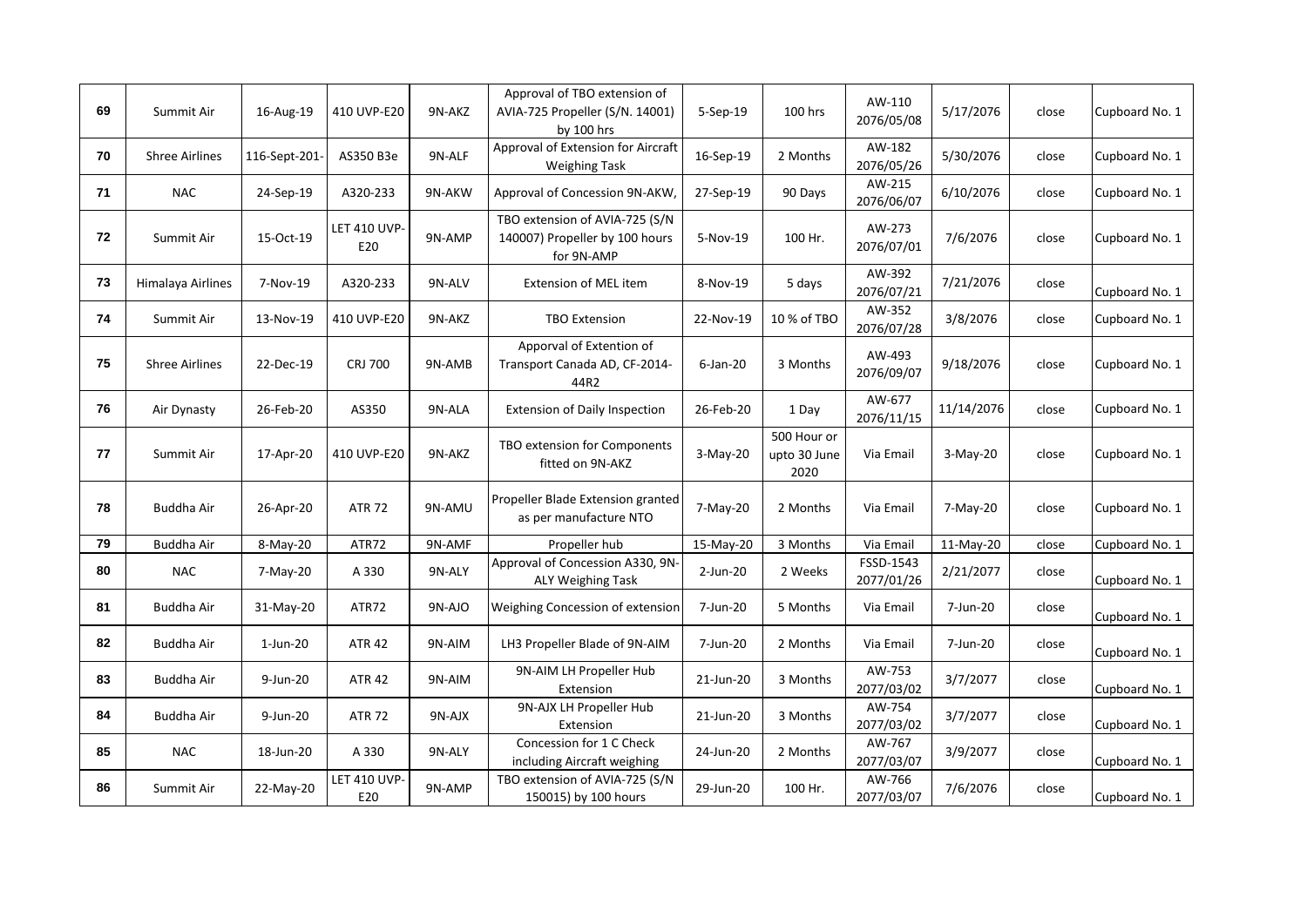| 87              | <b>NAC</b>            | 16-Aug-20  | A330           | 9N-ALZ               | Concession for 1C Check and<br>Aircraft weighing of 9N-ALZ                                                                               | 16-Jul-20 | 2 Months                                       | AW-826<br>2077/03/25    | 4/1/2077   | close | Cupboard No. 1 |
|-----------------|-----------------------|------------|----------------|----------------------|------------------------------------------------------------------------------------------------------------------------------------------|-----------|------------------------------------------------|-------------------------|------------|-------|----------------|
| 88              | Buddha Air            | 27-May-20  | ATR72          | 9N-AMD               | LH Propeller Blade Extension of<br>9N-AMD                                                                                                | 24-Jul-20 | 2 Months                                       | FSSD-1583<br>2077/02/27 | 2077/02/29 | close | Cupboard No. 1 |
| 89              | Yeti Airlines         | 20-Jul-20  | N/A            | N/A                  | Extension on Calibration due<br>dates of tools                                                                                           | 3-Aug-20  | 3 Months                                       | AW-31<br>2077/04/12     | 4/15/2077  | close | Cupboard No. 1 |
| 90              | <b>NAC</b>            | 31-Jan-201 | A320           | 9N-AKW               | Concession of C3-Check of 9N-<br>AKW, aircraft                                                                                           | 5-Feb-21  | 36 Days                                        | AW-390<br>2077/10/20    | 10/21/2077 | close | Cupboard No. 1 |
| 91              | Buddha Air            | 12-Apr-21  | <b>ATR 72</b>  | 9N-AMD               | MEL Repair Extension of 10 Days<br>on 9N-AMD (MSN 735                                                                                    | 12-Apr-21 | 10 Days                                        | AW-587<br>2077/12/30    | 12/30/2077 | close | Cupboard No. 1 |
| 91a             | <b>Shree Airlines</b> | 13-Jun-21  | <b>CRJ 200</b> | 9N-AMA and<br>9N-AMC | Regarding Exemption of AD CF-<br>2016-19-R2 (Cold weather<br>operation-introduction of low<br>temperature ground wing Anti-Ice<br>Sytem) | 30-Jun-21 | N/A                                            | AW-644<br>278/03/03     | 3/15/2078  | close | Cupboard No. 1 |
| 91 <sub>b</sub> | Saurya Airlines       | 7-Jun-21   | <b>CRJ 200</b> | N/A                  | Regarding Exemption of AD CF-<br>2016-19-R2 (Cold weather<br>operation-introduction of low<br>temperature ground wing Anti-Ice<br>Sytem) | 30-Jun-21 | N/A                                            | AW-644<br>278/03/03     | 3/15/2078  | close | Cupboard No. 1 |
| 92              | <b>NAC</b>            | 17-Jun-21  | A320           | 9N-AKW<br>&9N-AKX    | Approval of Transportation of<br>Cargo in Cabin with Seat<br>Removed (SOP) Approval                                                      | 7-Jul-21  | 8 Months                                       | AW-652<br>2078/03/06    | 3/15/2078  | close | Cupboard No. 1 |
| 93              | <b>NAC</b>            | 30-Sep-21  | A320           | 9N-AKW               | Approval of MEL Concession of<br>"STBY Pitot Heater Inoperative"<br>on A320, 9N-AKW                                                      | 4-Oct-21  | 10 Days                                        | AW-260<br>2078/06/17    | 6/18/2078  | close | Cupboard No. 1 |
| 94              | <b>Shree Airlines</b> | 29-Sep-21  | DHC-8-400      | 9N-ANF               | Exemption on Restroation life<br>limit of NLG Shock Strut Assembly<br>of 9N-ANF                                                          | 4-Oct-21  | 20,000 Cycle<br>to 22,000<br>Cycle             | AW-255<br>2078/06/14    | 6/15/2078  | close | Cupboard No. 1 |
| 94a             | Himalaya Airlines     | 30-Sep-21  | A320 series    | <b>ALL Aircraft</b>  | Extension of Approval of<br>Transportation of Cargo in Cabin                                                                             | 11-Oct-21 | Extended<br>upto 2000<br>Cargo Flight<br>Hours | AW-270<br>2078/06/20    | 6/25/2078  | close | Cupboard No. 1 |
| 95              | Yeti Airlines         | 16-Oct-21  | ATR 72-212A    | 9N-AMN               | Approval for extension of<br>Radiographic on 9N-AMN (ATR72-<br>212A MSN:876                                                              | 18-Oct-21 | 1200 Flight<br>Cycle                           | AW-277<br>2078/06/31    | 7/1/2078   | close | Cupboard No. 1 |
| 96              | Sita Air              | 27-Oct-21  | DO228          | <b>ALL Aircraft</b>  | Exemption on FOR (A) 6.19.1-b                                                                                                            | 31-Oct-21 | 4 MO                                           | AW-304<br>2078/07/10    | 12/07/2078 | Open  | Cupboard No. 1 |
| 97              | <b>Shree Airlines</b> | 17-Dec-21  | N/A            | N/A                  | Exemption of NCAR Exam for<br>Authorization                                                                                              | 4-Jan-22  | 3 Months                                       | AW-478<br>2078/09/06    | 2078/09/20 | close | Cupboard No. 1 |